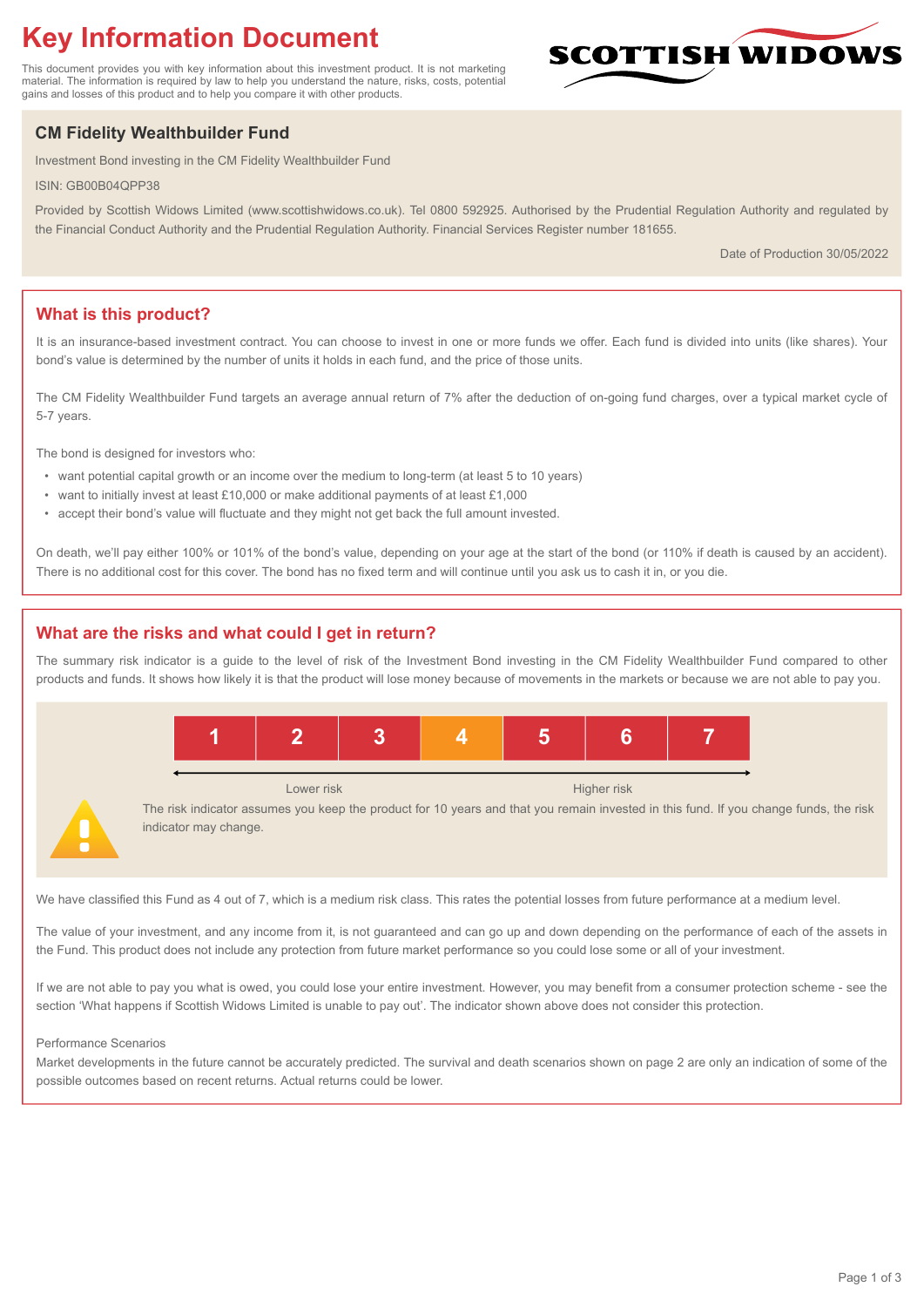

#### **What are the risks and what could I get in return? (continued)**

This table shows the money you could get back over the next 10 years, under different scenarios, assuming that you invest £10,000. The figures below assume no withdrawals are taken and do not allow for any Large Fund Bonus which may apply. The scenarios shown illustrate how your investment could perform. You can compare them with the scenarios of other products. The scenarios presented are an estimate of future performance based on evidence from the past on how the value of this investment varies, and are not an exact indicator. What you get will vary depending on how the market performs and how long you keep the investment. The stress scenario shows what you might get back in extreme market circumstances, and it does not take into account the situation where we are not able to pay you. The death scenario assumes investments perform in line with the moderate scenario.

The figures shown include all the costs of the product itself, but may not include all the costs that you pay to your adviser. The figures do not take into account your personal tax situation, which may also affect how much you get back. Before deciding to invest, you should read the Additional Information Document for more information on the risks and what you might get back. See page 2 for information on how the performance scenarios are calculated.

| <b>Investment £10,000</b> |                                                    |           |                                             |           |  |  |
|---------------------------|----------------------------------------------------|-----------|---------------------------------------------|-----------|--|--|
|                           |                                                    | 5 years   | 10 years<br>(Recommended<br>holding period) |           |  |  |
| <b>Survival Scenarios</b> |                                                    |           |                                             |           |  |  |
| <b>Stress scenario</b>    | £1,474<br>What you might get back after costs      |           | £4,596                                      | £3,175    |  |  |
|                           | $-85.26%$<br>Average return each year              |           | $-14.40%$                                   | $-10.84%$ |  |  |
| Unfavourable scenario     | What you might get back after costs<br>£8,377      |           | £7,536                                      | £7,527    |  |  |
|                           | Average return each year                           | $-16.23%$ | $-5.50%$                                    | $-2.80%$  |  |  |
| Moderate scenario         | What you might get back after costs                | £10,356   | £12,098                                     | £14,693   |  |  |
|                           | Average return each year                           | 3.56%     | 3.88%                                       | 3.92%     |  |  |
| Favourable scenario       | What you might get back after costs                | £12,756   | £19,350                                     | £28,576   |  |  |
| Average return each year  |                                                    | 27.56%    | 14.11%                                      | 11.07%    |  |  |
| <b>Death scenarios</b>    |                                                    |           |                                             |           |  |  |
| Insured event             | What your beneficiaries might get back after costs | £10,459   | £12,219                                     | £14,839   |  |  |

#### **What happens if Scottish Widows is unable to pay out?**

Your Plan is fully covered by the Financial Services Compensation Scheme. More information about compensation arrangements is available from the Financial Services Compensation Scheme, who can be contacted on 0800 678 1100 or 0207 741 4100 or via their website at www.fscs.org.uk

## **What are the costs?**

The Reduction in Yield (RIY) shows what impact the total costs you pay will have on the investment return you might get. The total costs take into account one-off, ongoing and incidental costs. The amounts shown here are the cumulative costs of the product itself, for three different holding periods. The monetary figures shown assume you invest £10,000 and investments perform in line with the moderate scenario. The figures are estimates and may change in the future. The person selling you or advising you about this product may charge you other costs. If so, this person will provide you with information about these costs, and show you the impact that all costs will have on your investment over time.

| Investment £10,000              |                             |                              |                            |  |  |  |
|---------------------------------|-----------------------------|------------------------------|----------------------------|--|--|--|
| <b>Scenarios</b>                | If you cash in after 1 year | If you cash in after 5 years | If you cash in at 10 years |  |  |  |
| Total costs                     | £276                        | £1.217                       | £2,486                     |  |  |  |
| Impact on return (RIY) per year | 2.70%                       | 2.28%                        | 2.23%                      |  |  |  |